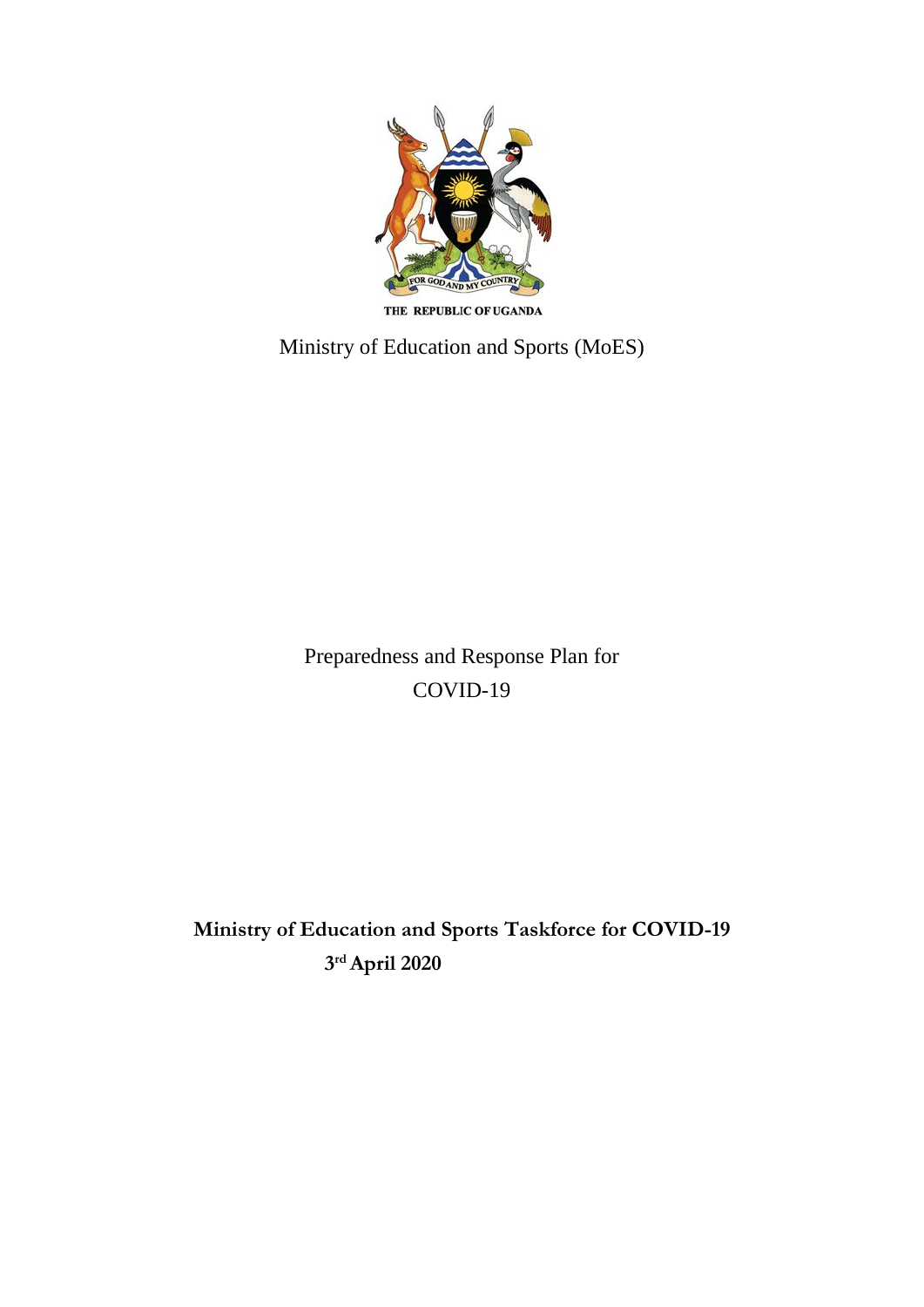# Contents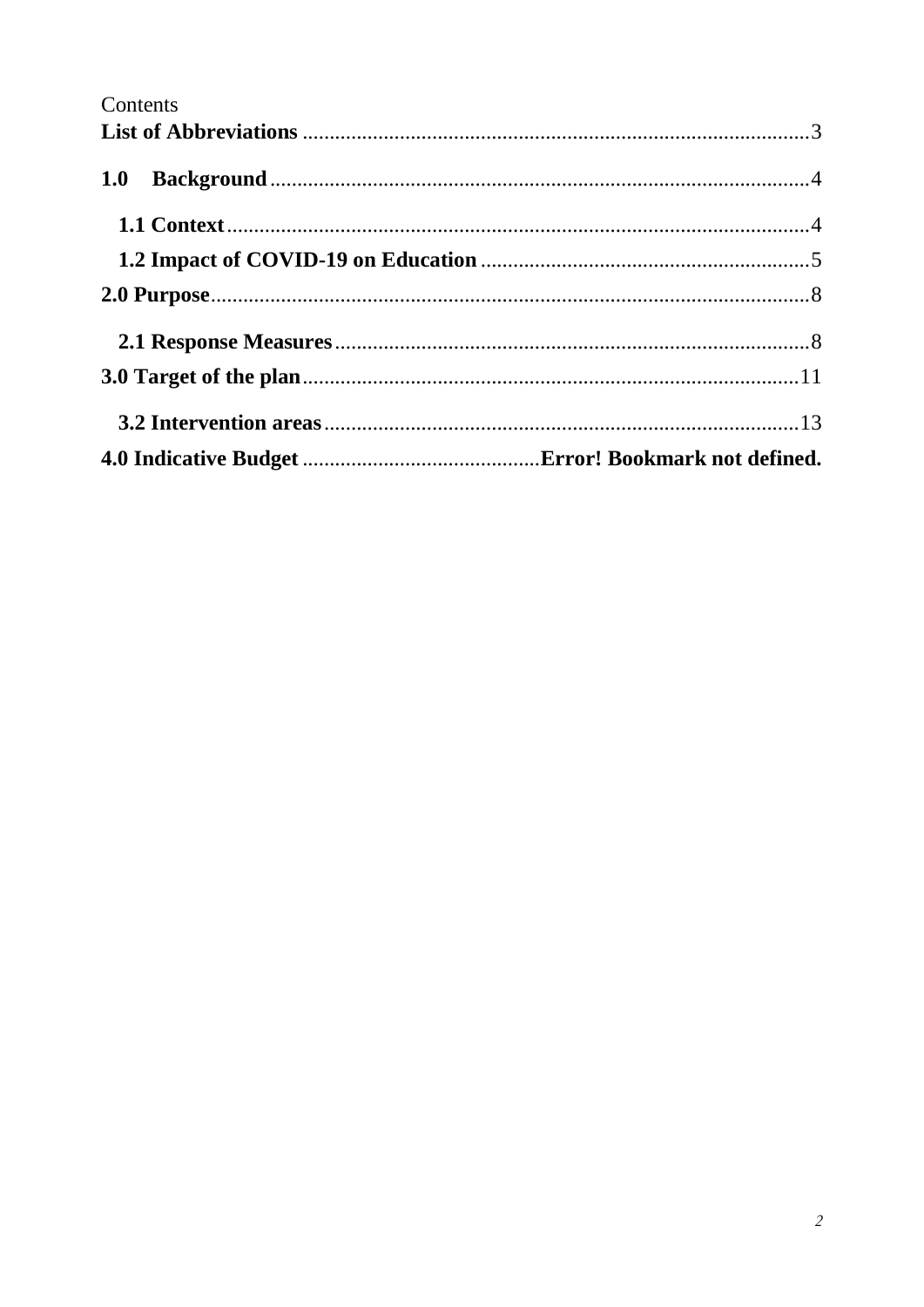# <span id="page-2-0"></span>**List of Abbreviations**

| <b>DEO</b>    | <b>District Education Officer</b>                      |
|---------------|--------------------------------------------------------|
| <b>DLGs</b>   | <b>District Local Governments</b>                      |
| <b>EDP</b>    | <b>Education Development Partners</b>                  |
| <b>EiE WG</b> | <b>Education in Emergencies Working Group</b>          |
| <b>IEC</b>    | Information Education and Communication                |
| <b>NTF</b>    | National Task Force on COVID -19 in Ministry of Health |
| <b>RCCE</b>   | <b>Risk Communication and Community Engagement</b>     |
| <b>MoES</b>   | Ministry of Education and Sports                       |
| <b>NGOs</b>   | Non-Governmental Organization                          |
| <b>SNE</b>    | <b>Special Needs Education</b>                         |
| <b>SOPs</b>   | <b>Standard Operating Procedures</b>                   |
| <b>UN</b>     | <b>United Nations</b>                                  |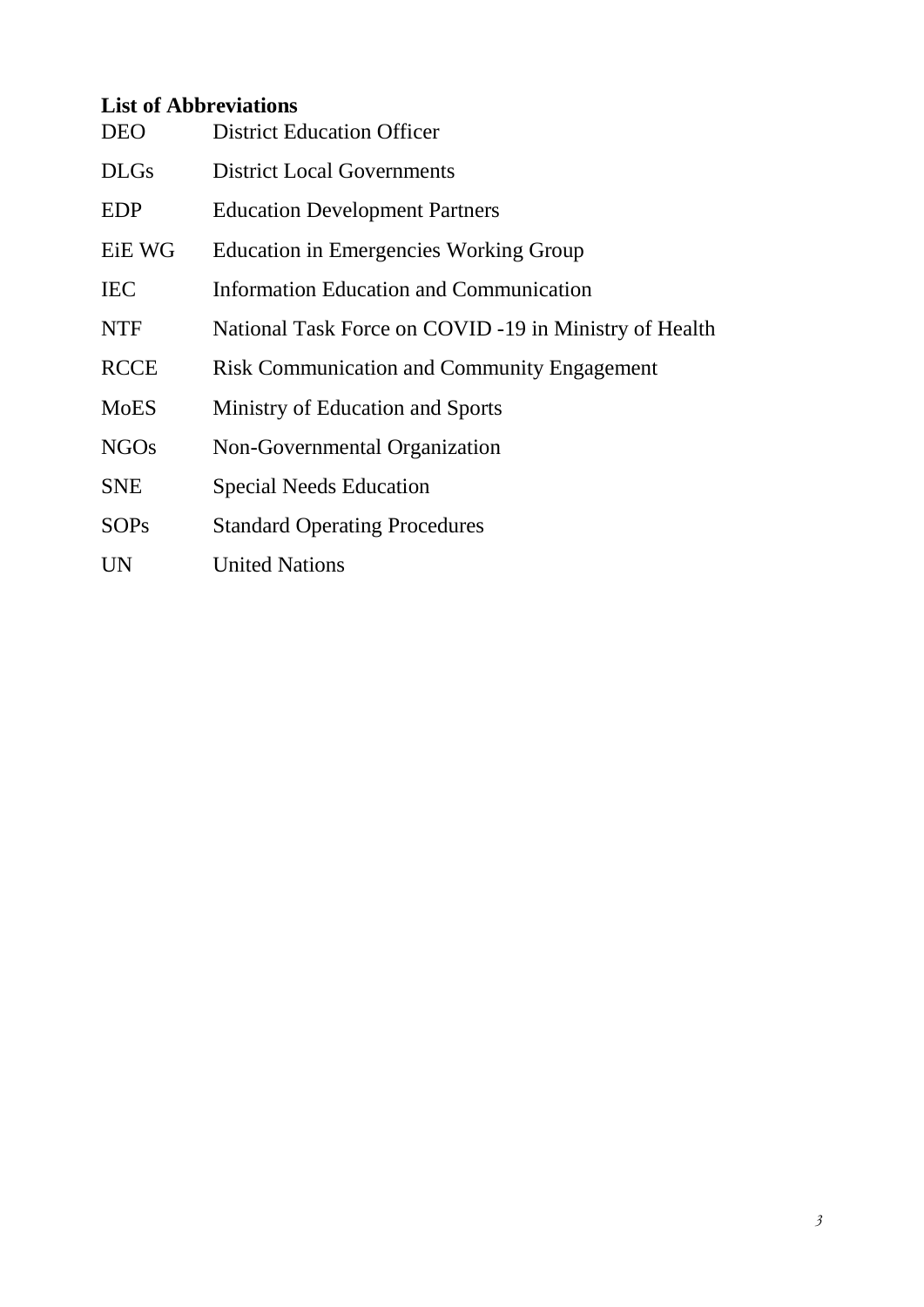#### <span id="page-3-0"></span>**1.0 Background**

China alerted the World Health Organization (WHO) of clusters of pneumonia of unknown origin in Wuhan City in Hubei Province on 31 December 2019. On 7 January 2020, health authorities confirmed that the cases were caused by a novel coronavirus identified as COVID-19. COVID-19 which belongs to the same family of viruses that cause common cold, and had spread to 122 countries and territories, with multiple countries at risk globally. The initial animal source has not yet been confirmed. Human to human transmission has been established in multiple countries. Current evidence indicates that the outbreak has major secondary impacts globally including shortages of medical supplies and commodities putting significant strain on the health systems and disruption of social and economic activities. The epidemic has spread to Europe and USA which is now the epicentre of the pandemic. COVID-19 is transmitted through direct contact with respiratory droplets of an infected person (generated through coughing and sneezing). Individuals can also be infected from touching surfaces contaminated with the virus and touching their soft parts of the face (e.g., eyes, nose & mouth). There are major concerns of the possible impact of the epidemic in countries with poor resourced and weak health systems. In Africa, more than 55 countries and territories are now affected including six (6) countries of the East African community.

#### <span id="page-3-1"></span>**1.1 Context**

All the East African countries fall in the highest risk category due to direct flights and established contact with affected provinces in China, United Arab Emirates and Europe. WHO AFRO placed Uganda among the list of priority 1 countries based on number of flights to affected areas and passenger volume. In the March 2019 four countries in East Africa (Kenya, Rwanda, Tanzania and Uganda) have all reported cases of COVID 19. In Uganda there are a total of 44 confirmed cases of COVID-19 and Ministry of Health is following up 2,661 travellers who entered Uganda from countries affected by COVID-19<sup>1</sup>. These high-risk travellers are distributed in

 $\overline{a}$ *<sup>1</sup>Ministry of Health (PHEOC) COVID 19 Situation Report No. 40, 27th March 2020*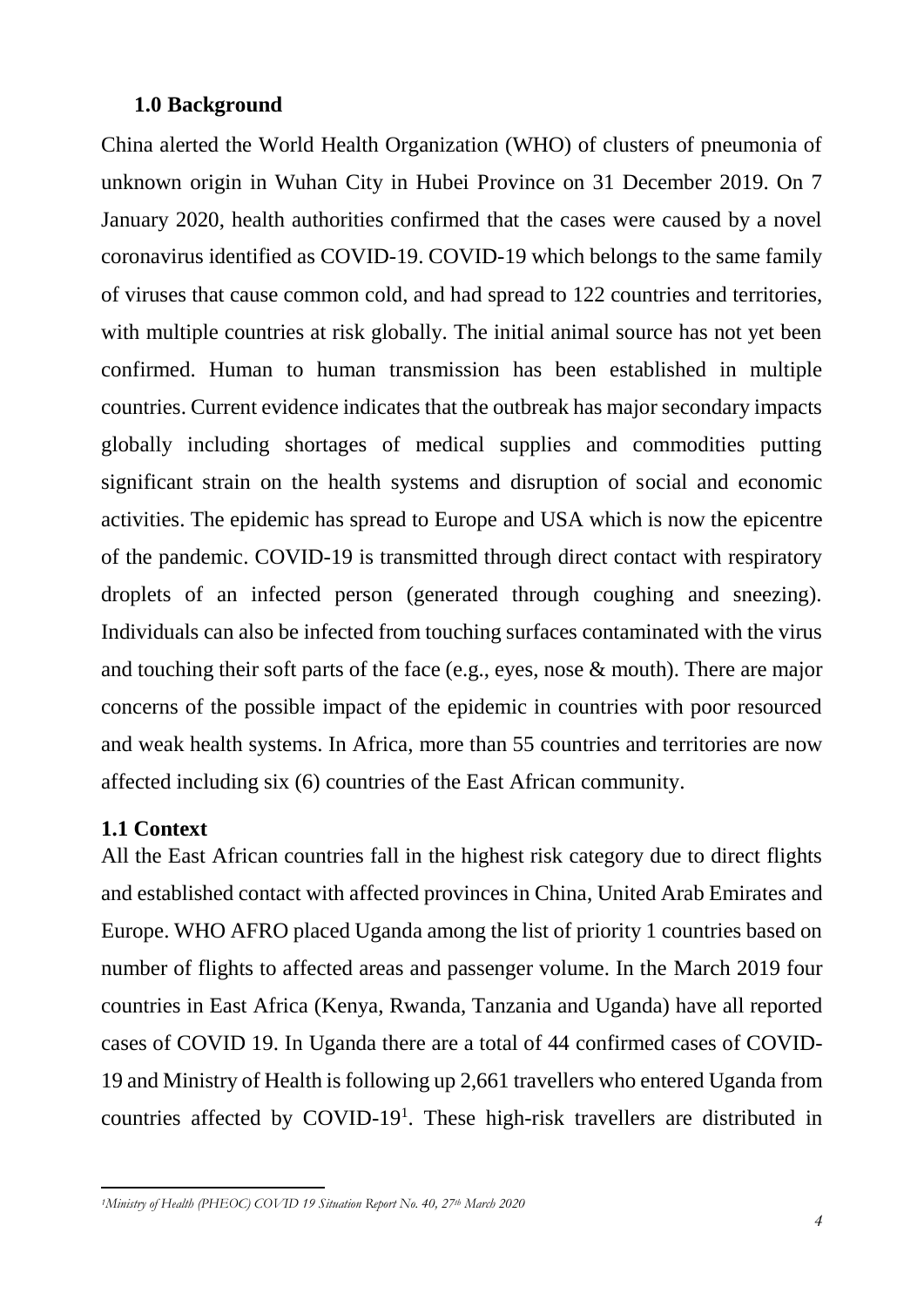various parts of Uganda with Entebbe, Kampala and Wakiso districts having the largest numbers. Currently cases are confirmed in 6 districts [name] and incident management system has been activated to coordinate the implementation of various response activities in order to mitigate the impact of the outbreak in the country.

#### <span id="page-4-0"></span>**1.2 Impact of COVID-19 on Education**

Experience from China, Europe and the other affected African countries shows that education systems have been significantly jeopardised by the impact of COVID-19. According to UNESCO at least 56 countries have closed schools globally and more than 516-million children and youth are affected. Seventeen  $(17)$  other countries<sup>2</sup> are implementing localized school closure. In Uganda, schools, universities and tertiary institutions have been closed for 30 days with effect from Friday  $20<sup>th</sup>$  March 2020. Experience from countries affected by COVID-19 shows that school closures put gains made in access to education and learning at risk. The poorest and most marginalized children and youth also face broader risks linked to limited access to essential services like school information on disease prevention, water and sanitation, ICT service, etc<sup>3</sup>. In East Africa, all countries have closed all schools due to COVID19. It should be noted that school closures even when temporary, carry high social and economic costs to society. Studies have shown that after abrupt closure of schools, some learners children never returned to the classroom after schools re-opened. Others had fallen far behind in learning and development. Recent information show that the school closures in West Africa has also contributed to increased rates of sexual abuse and exploitation of children, early marriages as well as teenage pregnancies (Robert Jenkins, March 2020).The disruptions they cause touch people across communities, but their impact is particularly severe for disadvantaged boys and girls and their families<sup>4</sup>.

In Uganda there are over 15 million learners enrolled in education system. The bulk of whom are enrolled in day schools while the others are in boarding schools where

 $\overline{a}$ 

*<sup>2</sup>Including Philippines, Germany, USA, UK among others*

*<sup>3</sup> Mitigating the social impacts of the coronavirus: Continuity of Learning and Safety (UNICEF March 2020)*

*<sup>4</sup>UNESCO Internet resource (2020)*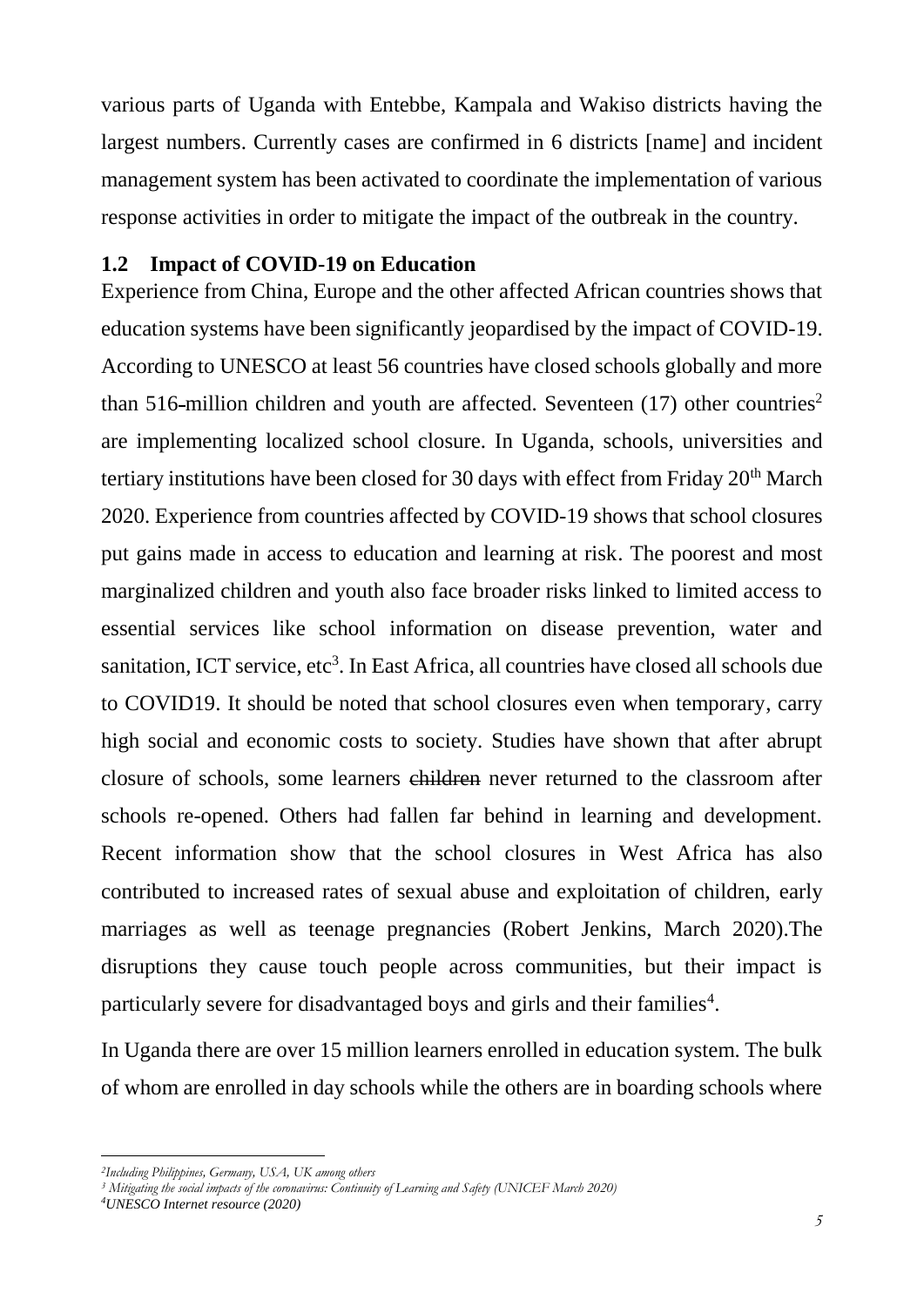many facilities are shared and therefore learners are in constant contact with each other, their teachers and other visitors on a daily basis. Approximately 600,000 more children are attending schools in the refugee settlement. Some of the settlements are located in high risk towns bordering countries that have reported confirmed cases of COVID-19. According to health professionals, children are considered as vector for COVID-19 and this increases the risks for the entire school system.

**Table:1 showing enrolment figures in schools and institutions (public and private) by education level**

|                | <b>Type</b>                               | No of        | <b>No of learners</b> | <b>No. of teachers</b> |
|----------------|-------------------------------------------|--------------|-----------------------|------------------------|
|                |                                           | institutions |                       |                        |
|                | Pre-primary                               | 28,208       | 2,050,403             | 90,742                 |
| $\overline{2}$ | Primary                                   | 36,314       | 10,777,846            | 315,787                |
| 3              | Secondary                                 | 5,705        | 1,986,362             | 114,859                |
| $\overline{4}$ | Tertiary (including)<br>higher education) | 3,013        | 311,556               | 26,804                 |
|                |                                           | 73,240       | 15,126,167            | 548,192                |

## **Source: Report on the Master List of Education Institutions in Uganda (MEIU) UBOS 2019**

On Wednesday 18th March 2020, His Excellency the President of the Republic of Uganda announced the closure of all educational institutions to avoid panic and possible rapid spread of new infections if they are closed after a case of COVID-19 is confirmed in the country. This measure has resulted into closure of more than 73,200 education institutions affecting more than 15,100,000 learners and 548,000 teachers<sup>5</sup>.

 $\ddot{\phantom{a}}$ *5This does not include additional 188,000 non-teaching staff employed in the schools and institutions*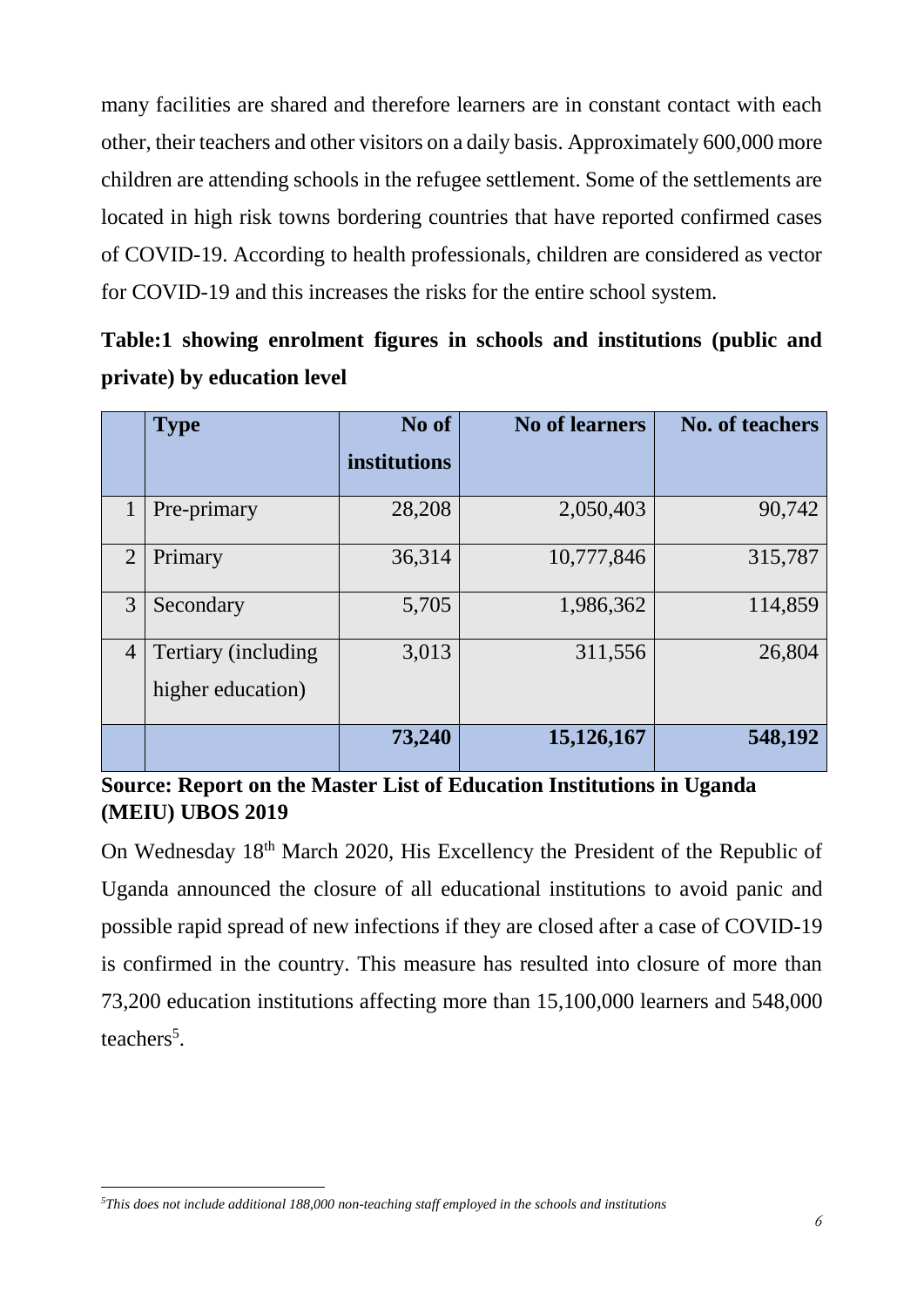This response plan recognizes the impact of COVID19 on the education system in Uganda hence the need to strengthen preparedness and response measures in order to mitigate the impact the outbreak of COVID-19 Uganda's education system.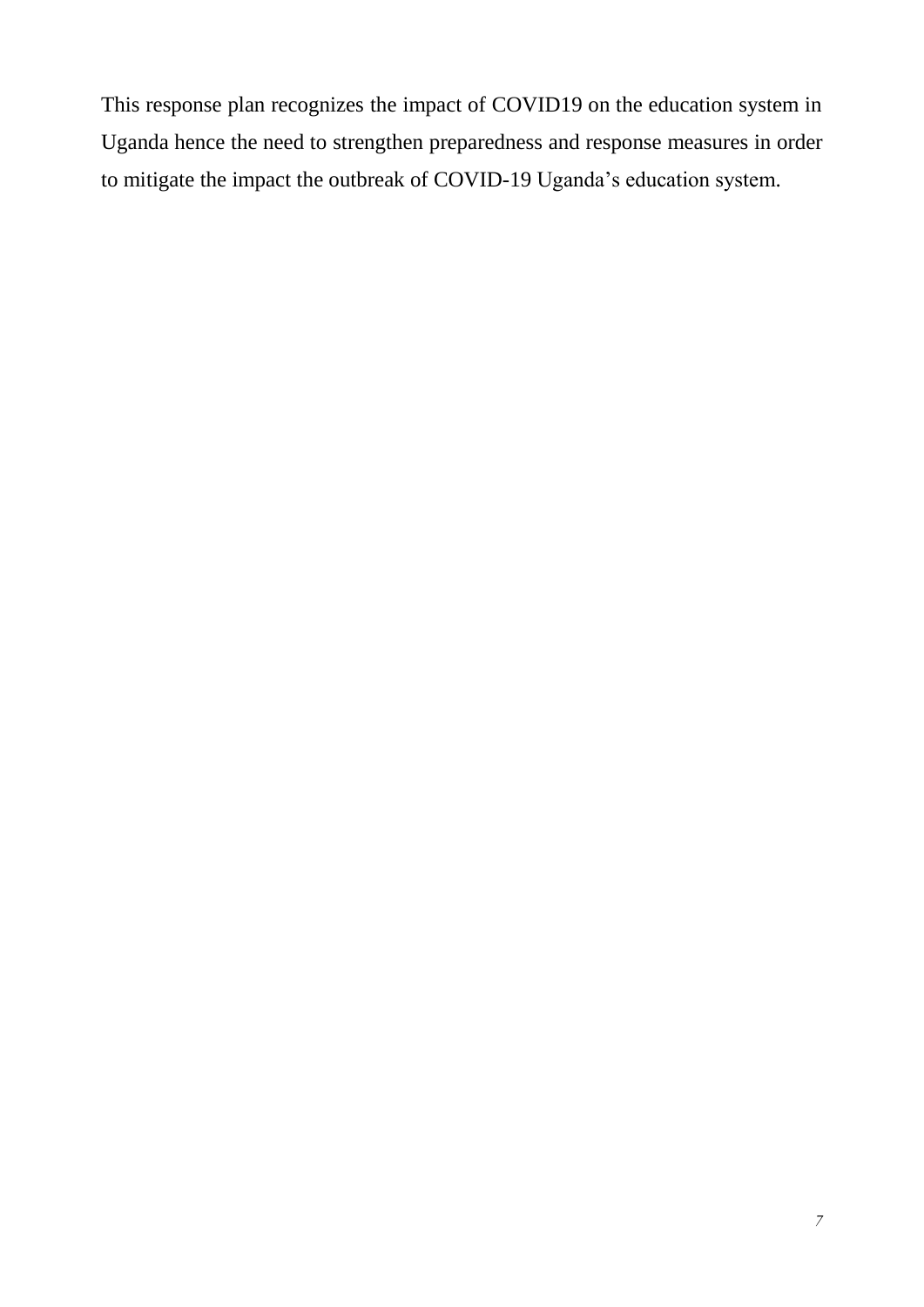#### <span id="page-7-0"></span>**2.0 Purpose**

The purpose of this response plan is to ensure better preparedness and effective response by MoES, DLGs and stakeholders to COVID-19 outbreak.

Specifically, the objectives are:

- 1. Minimize the adverse effects COVID-19 on learners, teachers and the education system at large.
- 2. Promote coordination and collaboration among education stakeholders and other agencies for a more effective response
- 3. To enhance the capacity of, DLGs and stakeholders to promote protection of learners and teachers and ensure continuity of learning and transition to normal school programme

#### <span id="page-7-1"></span>**2.1 Response Measures**

The outbreak of COVID-19 has been declared a global pandemic and has now spread to many countries and territories including countries in the East African region. The confirmation of COVID-19 cases in Uganda means that there is high risk of exposure of learners and teachers at community level even when education institutions are closed. Besides, the possible spread of the COVID-19 in many districts of Uganda may result into prolonged school closure resulting into reduction in instructional time, and low syllabus coverage with significant impact on learning outcomes. These response measures are intended to enhance the capacity of the education stakeholders to respond to the emerging needs of learners, teachers, education authorities and communities during and after COVID-19 outbreak. Some of the key actions include improving coordination among stakeholders, enhancing communication, building capacities of government systems at national and sub national levels as well as providing resources to ensure that children are learning even during the time for school closure.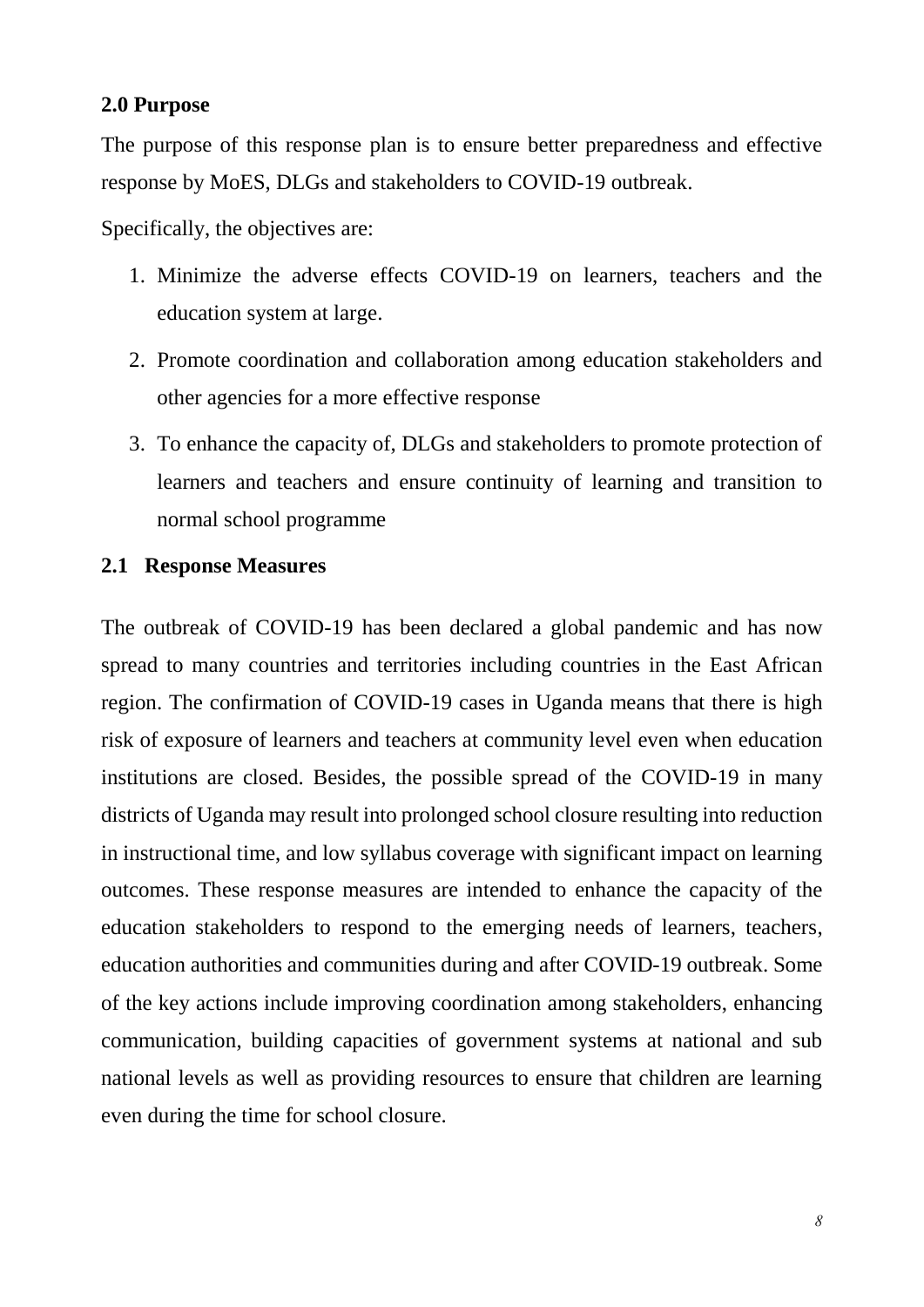# **2.2 Possible Scenarios**

This response plan proposes measures based on 3 scenarios as highlighted in the matrix below.

| <b>Scenario</b>                                                                                                                                                                                                                                                                     | <b>Actions</b>                                                                                                                                                        |
|-------------------------------------------------------------------------------------------------------------------------------------------------------------------------------------------------------------------------------------------------------------------------------------|-----------------------------------------------------------------------------------------------------------------------------------------------------------------------|
| Scenario 1 (The                                                                                                                                                                                                                                                                     | 1. Set up and support a Coordination Committee                                                                                                                        |
| current<br>scenario.<br><b>Schools closed for 1</b><br>month)<br>Schools have been<br>closed<br>as<br>precautionary<br>measure<br>to<br>minimize<br>risk<br>of<br>infection and spread<br>COVID-9.<br>of<br>Guidelines<br>for<br>movement<br>and<br>public gathering are<br>issued. | 2. Support MoES issue guidelines to all LGs on school<br>closure operations                                                                                           |
|                                                                                                                                                                                                                                                                                     | 3. Collect contact details of all District Education<br>Officers and Head teachers for follow up                                                                      |
|                                                                                                                                                                                                                                                                                     | 4. Support mapping of stakeholders at national and<br>district level (including refugee settlements)                                                                  |
|                                                                                                                                                                                                                                                                                     | Community sensitization<br>-Risk<br>5. Support<br>Communication and Community<br>engagement<br>(RCCE)                                                                 |
|                                                                                                                                                                                                                                                                                     | 6. Identification and development of materials for<br>learning continuity                                                                                             |
|                                                                                                                                                                                                                                                                                     | 7. Prepare/collect distance learning materials (e.g.<br>radio, SMS, online/offline digital content, printed<br>material) with special measures for candidate classes) |
|                                                                                                                                                                                                                                                                                     | 8. Request for Emergency Fund from the government,<br>EDPs, NGOs and other stakeholders.                                                                              |
|                                                                                                                                                                                                                                                                                     | 9. Develop a strategy for continuity of learning for all<br>children                                                                                                  |
|                                                                                                                                                                                                                                                                                     | 10. Promote psychosocial support and referrals for case<br>management for teachers and learners                                                                       |
|                                                                                                                                                                                                                                                                                     | Sector Coordination<br>11.Co-ordinate Cross<br>and<br>communication (NTF, MoH, MoGLSD, MoLG, UN<br>agencies, NGOs, EiE WG, DLGs)                                      |
|                                                                                                                                                                                                                                                                                     | 12. Support Risk Analysis                                                                                                                                             |
|                                                                                                                                                                                                                                                                                     | 13. Develop and issue guidelines for re-opening of<br>schools and Institutions                                                                                        |
| $\overline{2}$<br><b>Scenario</b>                                                                                                                                                                                                                                                   | 1. Validate, print and distribute self-study materials to all                                                                                                         |
| (Worst<br>case                                                                                                                                                                                                                                                                      | learners                                                                                                                                                              |
| <b>Scenario</b> )<br>school<br>continues<br>closure                                                                                                                                                                                                                                 | 2. Mobilise teachers as community change agents for<br>education of masses on prevention from COVID-19 and                                                            |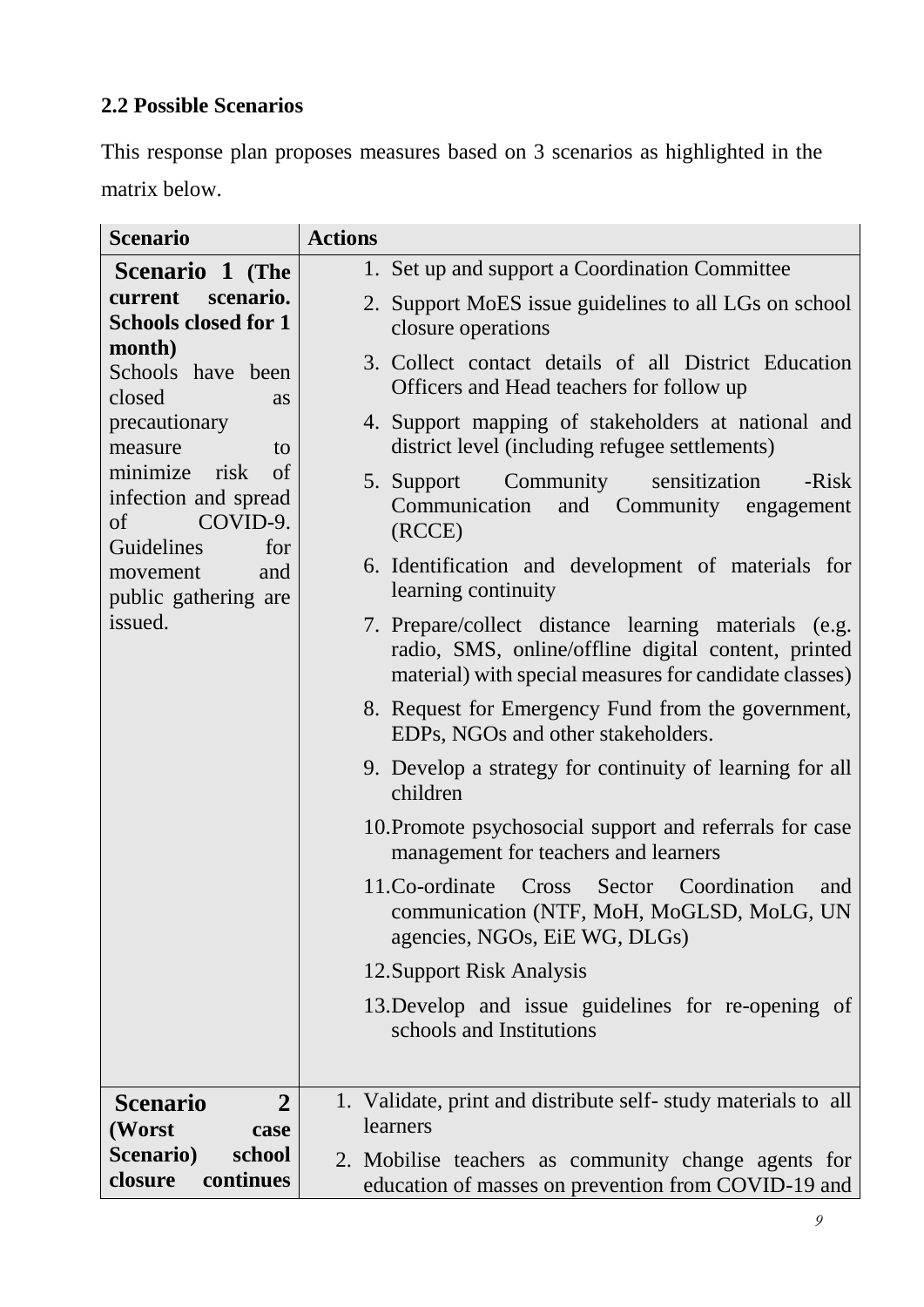| <b>Scenario</b>                                                                                                                                         | <b>Actions</b>                                                                                                                                                                                                                                                                                                                                                                                                                                                                                                                                                                                                                                       |  |
|---------------------------------------------------------------------------------------------------------------------------------------------------------|------------------------------------------------------------------------------------------------------------------------------------------------------------------------------------------------------------------------------------------------------------------------------------------------------------------------------------------------------------------------------------------------------------------------------------------------------------------------------------------------------------------------------------------------------------------------------------------------------------------------------------------------------|--|
| for 4-24 weeks $(1-6)$<br>months:                                                                                                                       | to support the community to reinforce guideline for<br>school closures                                                                                                                                                                                                                                                                                                                                                                                                                                                                                                                                                                               |  |
| When<br>COVID-9<br>infection<br><i>is</i><br>confirmed<br>1n<br>Uganda in one or<br>multiple geographic<br><b>Strict</b><br>areas.<br>for<br>guidelines | 3. Support teachers to prepare effectively for resumption of<br>learning                                                                                                                                                                                                                                                                                                                                                                                                                                                                                                                                                                             |  |
|                                                                                                                                                         | 4. Support provision of air time (telephone, radio, TV) to<br>DEOs, DIS and Head teacher to mobilise teachers to<br>remain in touch with learners to support continuity of<br>learning.                                                                                                                                                                                                                                                                                                                                                                                                                                                              |  |
| movement are issued                                                                                                                                     | 5. Provide lessons through digital, TV and Radios                                                                                                                                                                                                                                                                                                                                                                                                                                                                                                                                                                                                    |  |
| and school closure<br>extended                                                                                                                          | 6. Prepare for re-opening of schools, including provision of<br>grants to buy hand washing materials, such as bucket and<br>soaps.                                                                                                                                                                                                                                                                                                                                                                                                                                                                                                                   |  |
|                                                                                                                                                         | 7. Prepare accelerated learning materials to run remedial<br>classes to help children catch up with the loss time.                                                                                                                                                                                                                                                                                                                                                                                                                                                                                                                                   |  |
|                                                                                                                                                         | 8. Support Local Council authorities develop village<br>register of school going children for monitoring and<br>follow up of learning continuity                                                                                                                                                                                                                                                                                                                                                                                                                                                                                                     |  |
|                                                                                                                                                         | 9. Support monitoring of continuity of learning                                                                                                                                                                                                                                                                                                                                                                                                                                                                                                                                                                                                      |  |
|                                                                                                                                                         | 10. Support measure for continuity of learning for needy<br>children, children with special educational needs and<br>others                                                                                                                                                                                                                                                                                                                                                                                                                                                                                                                          |  |
|                                                                                                                                                         | 11. Continued support to distance learning (e.g. radio,<br>online/offline digital content, printed material) with<br>special measures for candidate classes.<br>12. Support Community sensitization on Risk<br>Communication and Community engagement (RCCE)<br>13. Developing recovery plan (including guidelines on<br>resumption of learning, school time-table, exams etc.)<br>14. Promote psycho-social support and referrals for case<br>management for teachers and learners.<br>15. Cross sector Coordination and communication (NTF<br>MoH, MoGLSD, MoLG, UN agencies, NGOs, EiE<br>WG, DLGs)<br>16. Continued Risk analysis and mitigation |  |
| Scenario 3 (Risk<br><b>Reduction</b><br>and<br><b>Recovery to normal</b><br>programming                                                                 | 1. Support implementation recovery plan (including)<br>dissemination of guidelines on resumption of learning,<br>fees collection, school time-table & assessment etc.)<br>2. Supply of teaching-learning materials to schools for<br>resumption of learning                                                                                                                                                                                                                                                                                                                                                                                          |  |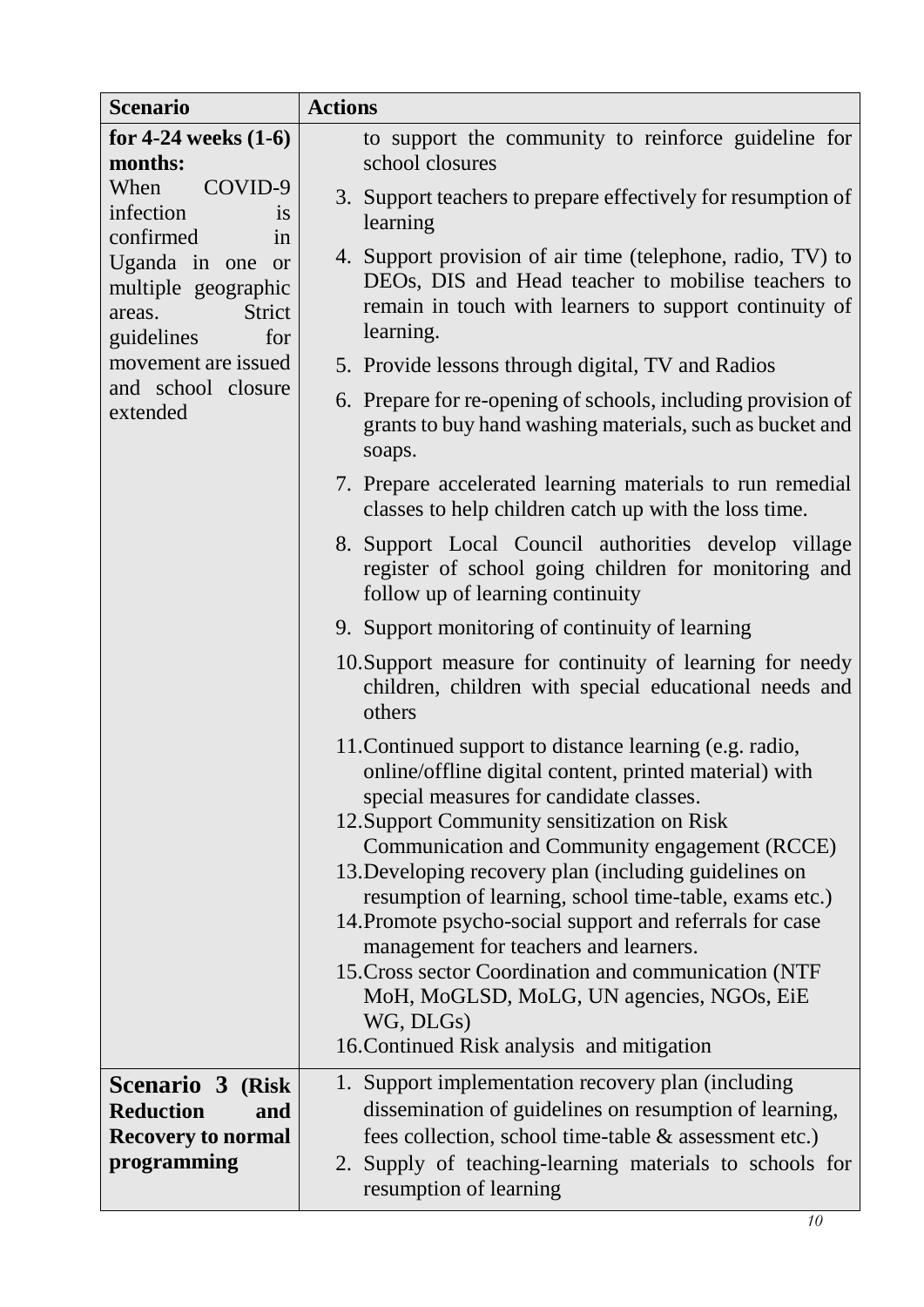| <b>Scenario</b>                                                                                                  | <b>Actions</b>                                                                                                                                                                                            |
|------------------------------------------------------------------------------------------------------------------|-----------------------------------------------------------------------------------------------------------------------------------------------------------------------------------------------------------|
| When country is<br>announced to be free<br>of COVID-19 and<br>resumption of<br>normal school<br>programme starts | 3. Support LGs in school readiness and monitoring of<br>resumption of learning activities in schools (school<br>attendance for boys and girls, teachers' attendance, and<br>actual teaching and learning) |
|                                                                                                                  | 4. Prepare for school re-opening, including running radio<br>and TV advertisements for timely re-opening and back<br>to school campaigns to reduce school drop out                                        |
|                                                                                                                  | 5. Support awareness to communities, parents, teachers and<br>learners on resumption of learning                                                                                                          |
|                                                                                                                  | 6. Developing and issuing of guidelines and SOPs for<br>opening education institutions (ECD centres, Primary,<br>Secondary, universities and other tertiary institutions)                                 |
|                                                                                                                  | 7. Hygiene promotion in schools and institutions (hand<br>wash, posters, leaflets)                                                                                                                        |
|                                                                                                                  | 8. Ensure adequate supplies of hand wash facilities, soap<br>and detergents in schools                                                                                                                    |
|                                                                                                                  | 9. Documentation of lessons learnt and experiences of<br>education and sports sector stakeholder's response to<br>COVID-19                                                                                |
|                                                                                                                  | 10. Continued Risk analysis and mitigation                                                                                                                                                                |
|                                                                                                                  | 11. Promote psychosocial support and referrals for case<br>management for teachers and learners                                                                                                           |
|                                                                                                                  | 12. Cross sector Coordination and communication (NTF<br>(MoH), MoES MoGLSD, MoLG, UN agencies, NGOs,<br>EiE WG, DLGs)                                                                                     |
|                                                                                                                  | 13. Ensure safety of institutions that had been used as<br>isolation centres.                                                                                                                             |

## <span id="page-10-0"></span>**3.0 Target of the plan**

This plan directly targets an estimated 15,100,000 learners and youth in primary and secondary schools, universities and tertiary institutions, teachers, school administrators, parents and other key stakeholders. Additional 600,000 refugee learners in 13 districts hosting refugees are also included in the plan. This plan will guide the response actions of Ministry of Education and Sports, Donors and Education Development Partners, Local Governments and the entire school system on common response priorities.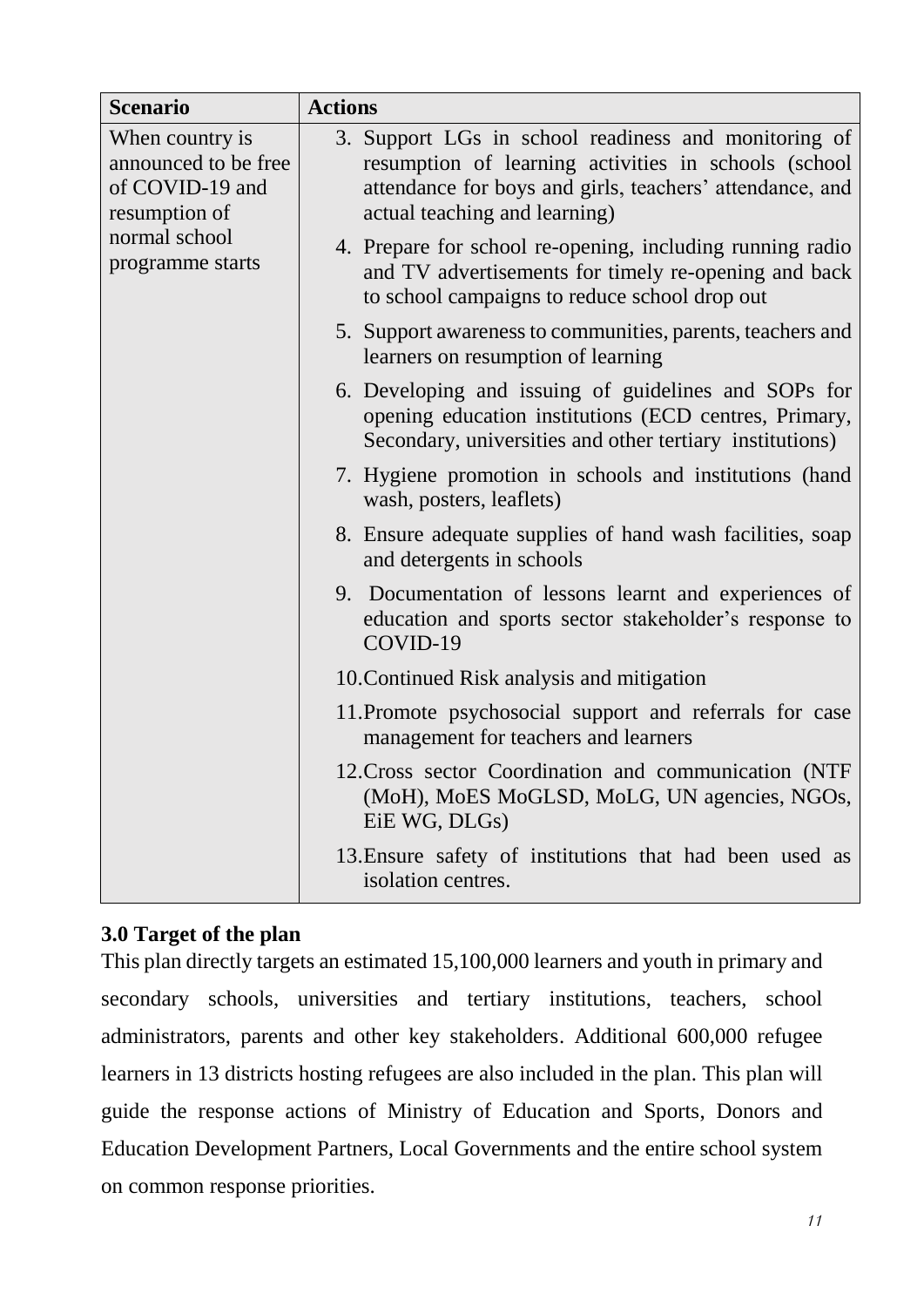The plan is aligned to the Ministry of Health's National Plan for COVID-19 preparedness and response and directly contributes to two implementation pillars: (1) Coordination and Leadership and (2) Risk Communication and Community Engagement (RCCE) of the National Task Force on COVID-19. Implementation of this plans will also benefit from Uganda's extensive experience in EVD response. The plan will be implemented under the leadership of Ministry of Education and Sports (MoES) with financial and technical support from GoU, donors and EDPs, UN agencies, NGOs, LGs, schools and communities.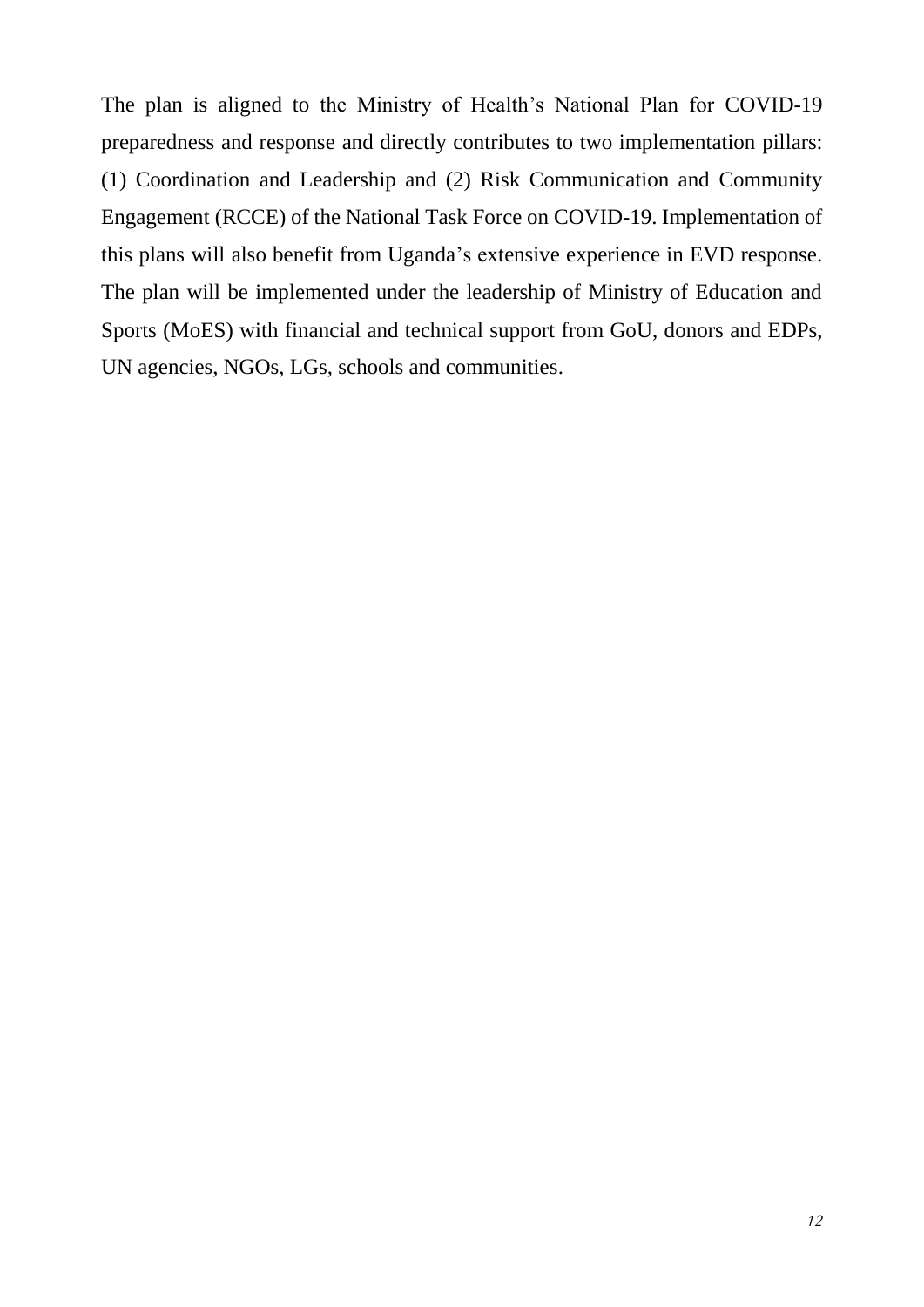## <span id="page-12-0"></span>**3.1 Intervention areas**

# **3.1.1 Mitigate the impact COVID-19 on learners, teachers and the education system at large**

# **Key Activities**

1. Mapping of stakeholders, capacities and resources

2. Capacity building of MoES, LGs, DEOs, Head teachers, and school management committees, (LC1, para-social workers in conjunction with community-based services), Boards of Governors, and Governing Councils

2. Develop and disseminate messages on COVID-19

4. Continue to support risk analysis and design mitigation measures

5. Develop a recovery plan (including guidelines on resumption of learning, timetable, exams etc.)

6. Effectively implement the recovery plan in schools

7. Enhance the capacity of stakeholders for monitoring and evaluation of education and sports sector COVID 19 response

# **3.1.2 Promote coordination among education stakeholders and other agencies for a more effective response**

# **Key Activities**

- 1. Establish an Education National Task Force for COVID-19 response
- 2. Establish a coordination mechanism of COVID 19 education response at district and sub-district levels
- 3. Provide a coordination and communication mechanism among education stakeholders (establishment of various task teams for core areas of education response)
- 4. Provide cross sector coordination with stakeholders (NTF (MoH), MoES, MoGLSD, MoLG, UN agencies, NGOs, EiE WG, DLGs)
- 5. Mobilize resources and fund-raising mechanisms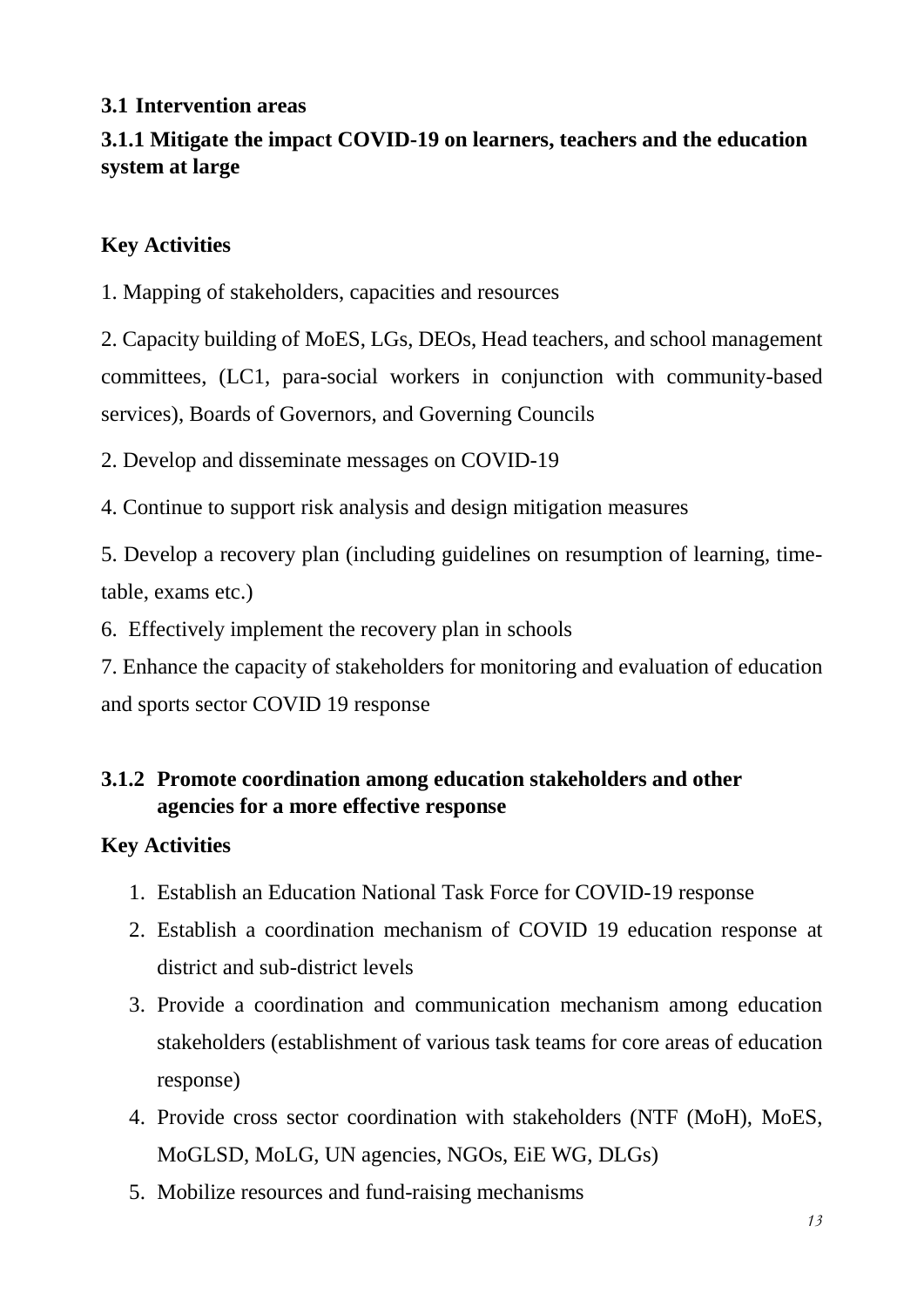**3.1.3 To enhance the capacity of Ministry of Education and Sports, LGs and stakeholders to promote protection of learners and teachers and ensure continuity of learning and transition to normal school programme**

## **Key Activities**

- 1. Develop COVID 19 National preparedness and response plans for education and sports sector
- 2. Provide support to LGs, Sub-county authorities, SMCs to promote protection and wellbeing of teachers and learners
- 3. Build the capacity of teachers to carry on messages to ensure that children are supported by their parents and guardians.

## **3.2. Awareness and communication**

- 1. Develop key messages and distribute IEC materials
- 2. Monitor and support implementation of measures for school closure
- 3. Develop and disseminate awareness and health safeguarding messages to learners, teachers, parents and community members through various media (SMS, text, TV and radio)
- 4. Document lessons learnt

# *3.2* **Protection and well-being of teachers and learners**

- 1. Identify and report high risks children and teachers face in the community
- 2. Strengthen linkages to referral mechanisms to service points at community level
- 3. Promote psychosocial support for teachers and learners through giving messages
- 4. Promote hygiene and sanitation practices including supply of soap, disinfectants, hygiene kits etc.

# **3.3 Support Continuity of learning**

- 1. Provide support to identify/develop materials for learning continuity
- 2. Validate, print and distribute self- learning materials to all learners